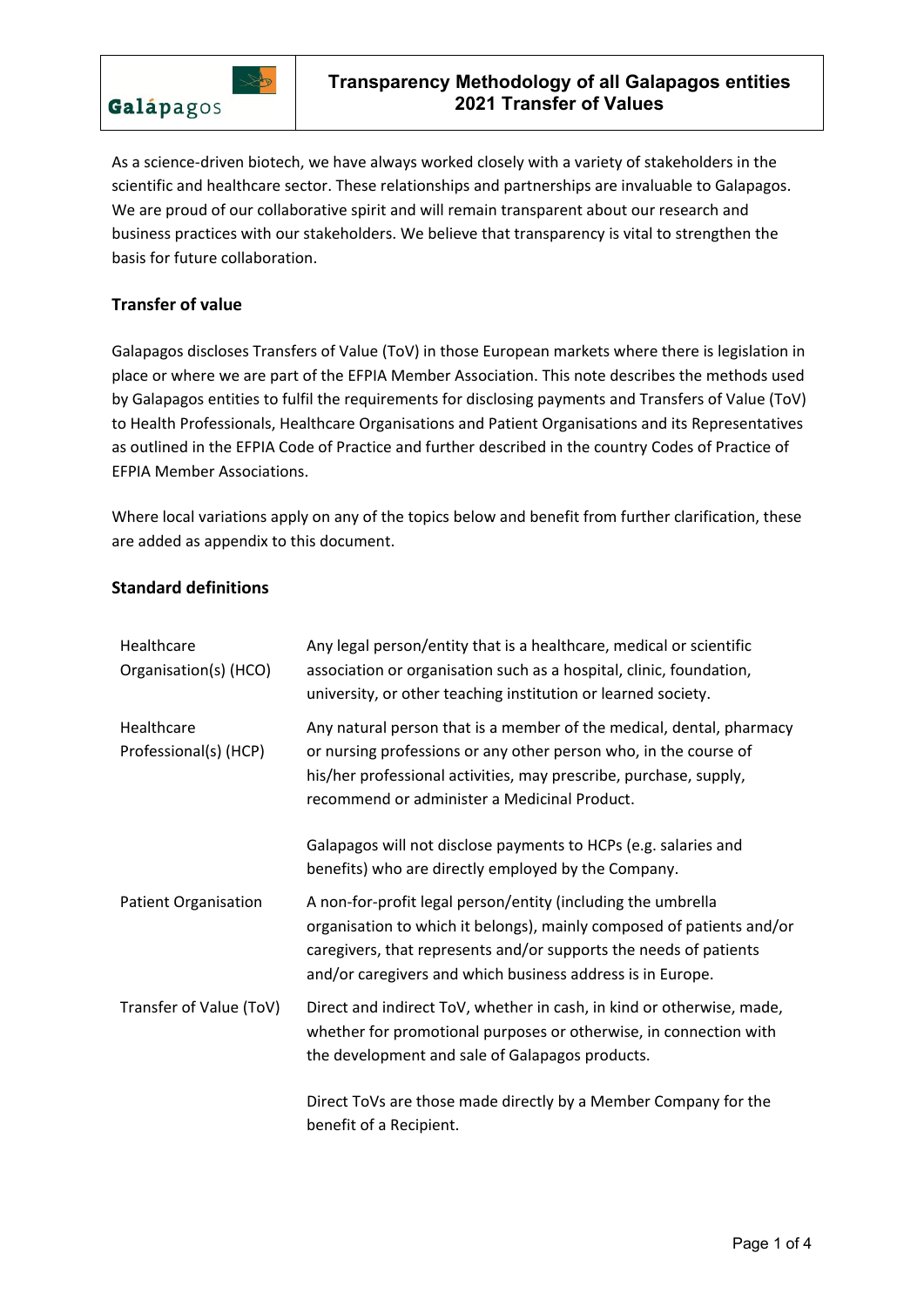

Indirect ToVs are those made on behalf of a Member Company for the benefit of a Recipient, or those made through a Third Party and where the Member Company knows or can identify the Recipient that will benefit from the Transfer of Value.

# **Categories of Disclosure**

| <b>Contribution to Costs</b><br>related to Events | Support providing or covering travel, accommodation and/or<br>registration fees to support the attendance of an individual HCP or PO<br>Representative to an Event organised or created by Galapagos and/or a<br>Third Party.                                                                                                         |
|---------------------------------------------------|---------------------------------------------------------------------------------------------------------------------------------------------------------------------------------------------------------------------------------------------------------------------------------------------------------------------------------------|
| Fees for Research and<br>Development              | All fees paid to HCPs or HCOs related to the planning or conduct of<br>non-clinical studies, clinical trials and non-interventional studies<br>performed by Galapagos or by Contract Research Organisations (CRO)<br>on behalf of Galapagos are reported on an aggregate basis unless<br>specified otherwise.                         |
| Fees for Service and<br>Consultancy               | Galapagos engages with an HCP/HCO for services when there is a<br>genuine and legitimate business need and where the HCP/HCO is<br>qualified and appropriate to provide the services. These services are<br>paid with a Fee for Service at Fair Market Value.                                                                         |
|                                                   | As part of the written Fee for Services Agreement, related expenses (in<br>order to enable the recipient execute the assignment for which he/she<br>has been contracted) can be paid for and can include costs of flights,<br>trains, car hire, tolls, parking fees, taxis, bus transfers, hotel<br>accommodation and any visa costs. |
|                                                   | Fees are as a standard paid by Galapagos directly and by exception via<br>third party vendors. For ToVs related to Market Research studies these<br>are paid directly by the Market Research Agency and are disclosed<br>under this category but only when the identity of the recipient is<br>known to Galapagos.                    |
|                                                   | As general principle, disclosure is made on the contracting entity. If the<br>contracting entity is a company owned by an HCP, the amount is<br>disclosed as a ToV made to the company, i.e. HCO.                                                                                                                                     |
| <b>Grants and Donations</b>                       | Collectively, mean providing funds, assets or services freely given for<br>the purpose of supporting healthcare, scientific research, or education,                                                                                                                                                                                   |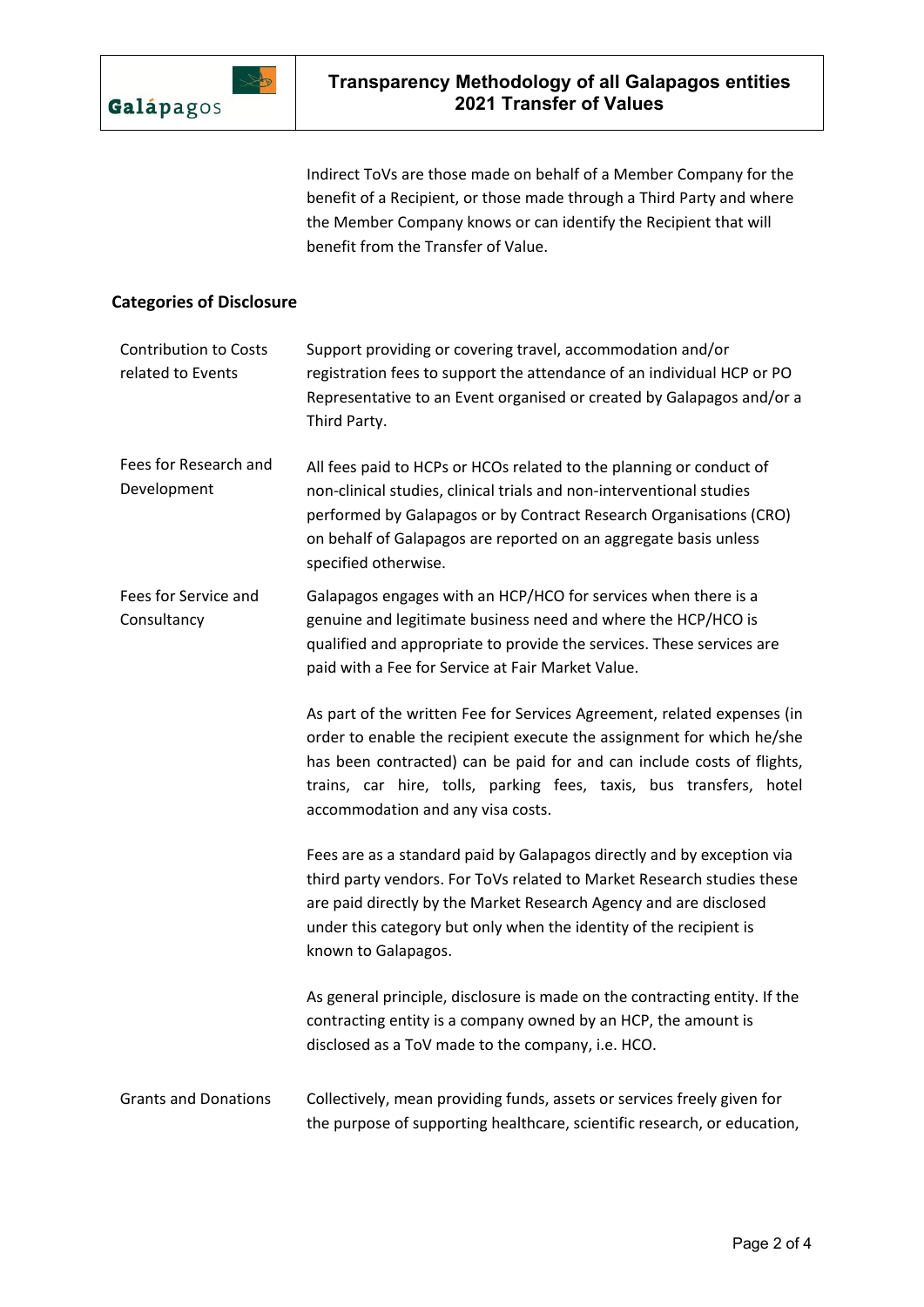

with no consequent obligation on the recipient to provide goods or services to the benefit of the donor in return. Sponsorship Support provided by or on behalf of Galapagos, when permitted by law, as a contribution to support an activity performed, organised or created by an HCO, a PO or a Third Party.

## **Commitment to Transparency**

#### **Co-Marketing Projects**

Where Galapagos jointly develops and/or markets a product with another pharmaceutical Company, Galapagos will only declare those payments made through Galapagos bank accounts. Transfers of Value made by its co-marketing partners will be disclosed separately by those organisations.

## **Consent Management**

Across the Galapagos entities, 3 approaches are implemented as per local regulation, associations codes and Data Privacy considerations:

| Consent required    | For countries where consent is required following the implementation of<br>the new General Data Protection Regulation (GDPR), Galapagos reaches<br>out to individual Health Care Professionals for consent to publish their<br>ToV. HCPs have the right to not provide/withdraw their consent to<br>individual disclosure. Where an HCP has not provided/withdrawn their<br>consent the Transfer of Value will be disclosed in an aggregate basis.<br>Applies to: Germany, Italy, Luxembourg |
|---------------------|----------------------------------------------------------------------------------------------------------------------------------------------------------------------------------------------------------------------------------------------------------------------------------------------------------------------------------------------------------------------------------------------------------------------------------------------------------------------------------------------|
| No consent required | For countries where consent is not required, consent is defaulted to 'Yes'<br>and disclosure made at the individual level.<br>Applies to: Belgium, France, Netherlands, Spain                                                                                                                                                                                                                                                                                                                |
| Legitimate interest | Where allowed, Galapagos may rely on legitimate interest with the right<br>to object as the lawful basis to publish HCP ToV. If an HCP exercises the<br>right under the GDPR to object to individual disclosure, the ToV will be<br>reported in aggregate.<br>Applies to: UK                                                                                                                                                                                                                 |

Where consent is required or the HCP has the right to object to legitimate interest, recipient position is obtained on a yearly basis prior to the reporting period.

#### **Cross Border Payments**